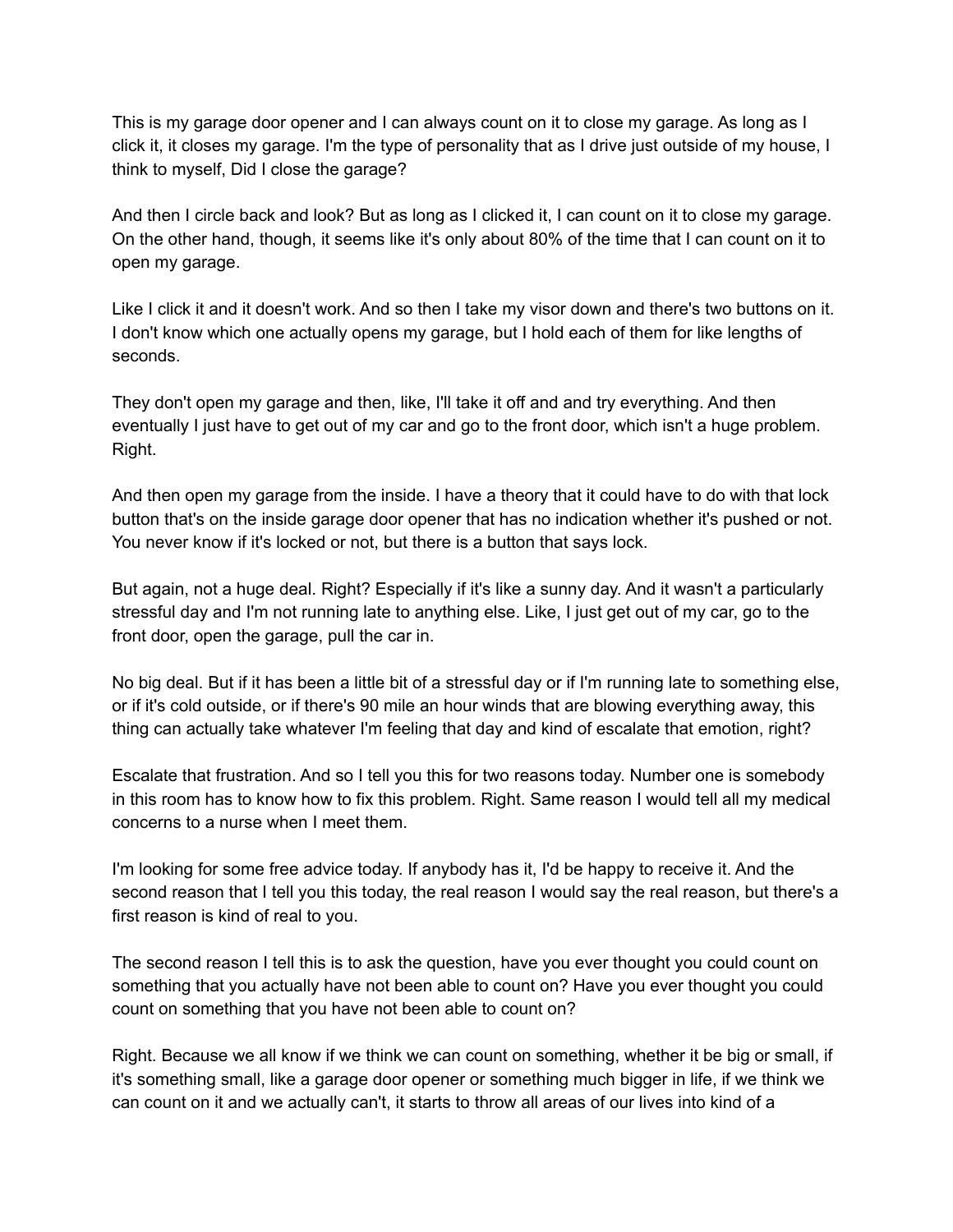## different

scramble. But on the other hand, if we think we can count on something and it does hold steady, well, that can actually help stabilize a lot of areas of our lives. More on that in just a minute. We're going to be basing this news series off of the assumption that most of us want to love the people

around us, that like whether it be your spouse at home or your kids or your parents or people at work or even strangers at the grocery store, whatever it may be. We're basing this new series on the assumption that all of us want to be more loving to those people around us.

Right. And I think that's pretty true, and especially if you consider yourself a Christian. One of the things that Jesus tells us is the two most important things we can do are loved the Lord, our God, with all our heart, soul, mind and strength and love our neighbor as ourselves.

So that's even more important to love the people around us. But if we all want that on the inside, and if Jesus tells us that's important, why is it that so many days we would look back on our day and be like, I didn't do too great of a job at that, right?

Like I had I had a frustration and I took it out on somebody else at work or I was way less present with my family than I wanted to be. Like, if I had to rank how well I loved other people today, I would say I didn't do super hot.

Right. And so Pastor Jason has designed this whole series and it's over a little over a month called Good Soil, to look at the things that are like kind of our foundational pieces of life that if we get those right, they can help overflow into a into loving others better and being good for other people.

And so. And so it's kind of like buttons on a shirt. Like if you button the first two buttons on your shirt in the wrong hole and keep going from there, your whole shirt is going to be crooked by the time you're done.

But if you can get those first two buttons right, everything else kind of falls in place from there. And so the big idea for today is to be good for others. We first need to put our trust in something that is trustworthy.

To be good for others. We first need to put our trust in something that is trust worthy. And so in week one of this series called Good Soil, we're going to be looking at our relationship with God first.

If you have a Bible, turn with me to John. One one. If you don't have one, we'll have the words on the screen. This. John is written by John the disciple. Some people call him John the Evangelist. And we're going to look at the first few paragraphs that he wrote to his whole gospel.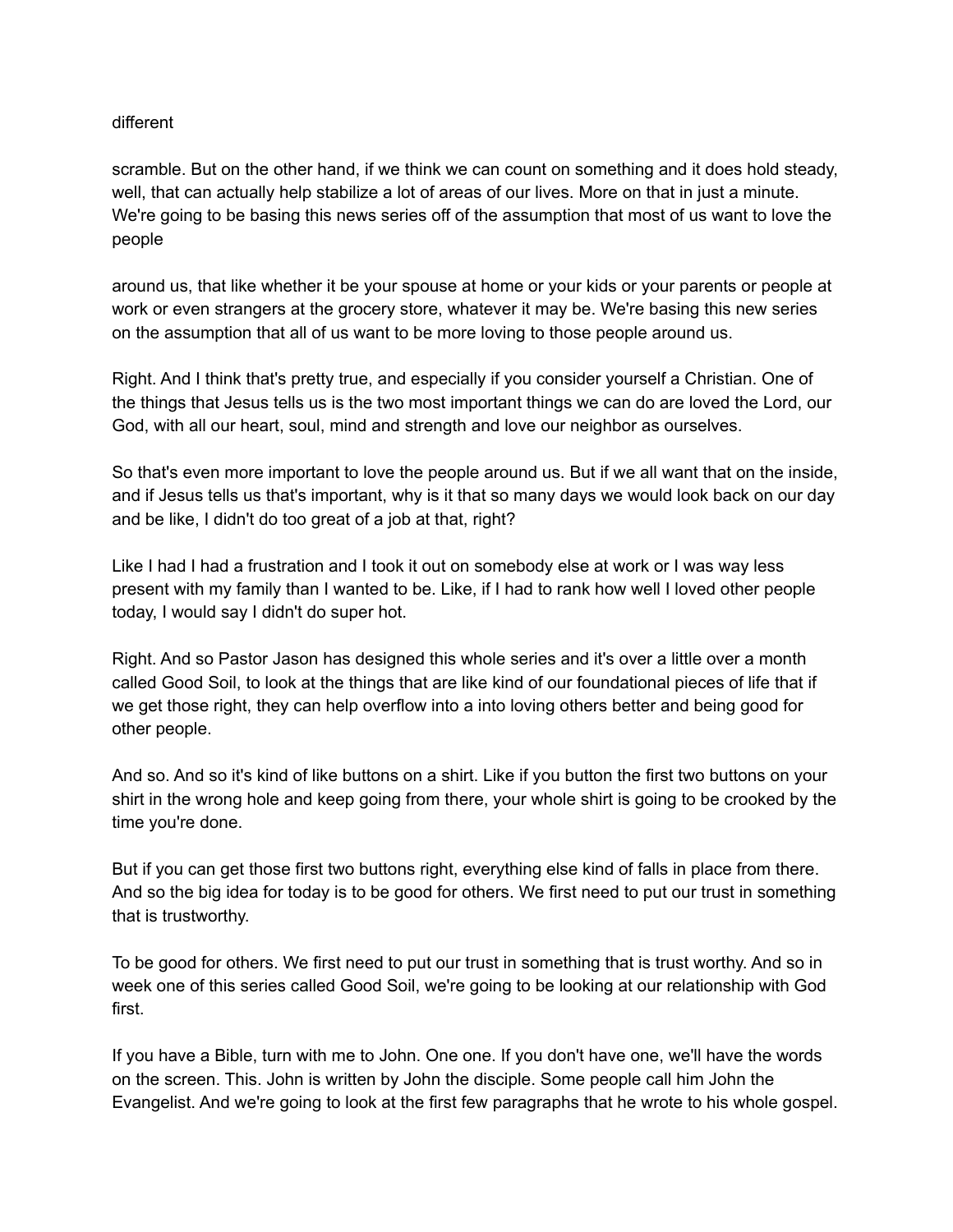He was one of Jesus's disciples, so he saw Jesus face to face. He writes from that perspective and and this is the preface or the prolog to the the story that he would tell, which is a great the greatest story ever told.

And he chose the words that he said very carefully. He was very poetic. And a lot of these words are actually pretty well known now. So picking up in John one one. In the beginning was the word, and the word was with God and the word was God.

He was with God in the beginning. Whoever begins their their writing within the beginning has a pretty high view of themselves, or either a pretty high view of themselves or a pretty high view of the subject that they're going to be talking about.

Right. One of the two. And in this case, it's clear that John thought a lot of who he was writing about, he was writing about the very God. And he wanted that to be known, that he was writing about no one less than the very God.

And it's kind of mysterious that he uses that word, the word. Right. Is he talking about the Bible? He's not talking about the Bible because the Bible wasn't even a book yet. He's actually he doesn't know it. But what he's documenting about Jesus, his life would be chosen to be included in the Bible.

But he's not referencing the Bible because that's not there yet. So why does he say the word he is? One reason is he's referencing the Torah, which is our first five books of the Bible now. But Genesis starts with in the beginning as well.

So he wanted to make reference to the fact that this person he was talking about was the same God who created everything. And second was this idea that kind of like how we have thoughts that are actually verbalized as words for the first time, God would have actual words.

We'd actually be able to see and hear God in a whole new way. And so Jesus or John wants to make it crystal clear that Jesus is very much God and he's very much a human being. Picking up in verse three, John says Through him, all things were made.

Without him, nothing was made that has been made in him was life. And that life was the light of all mankind. The light shines in the darkness. And the darkness has not over. Come in. We shift John's words, his poetic words shifts.

Here he was talking about past things like. Right. He was saying in the beginning was the word or he was saying through him all things were made. But in verse five, he shifts from talking about the past to talking about the present.

When he says The light shines in the darkness and the darkness has not overcome it. Some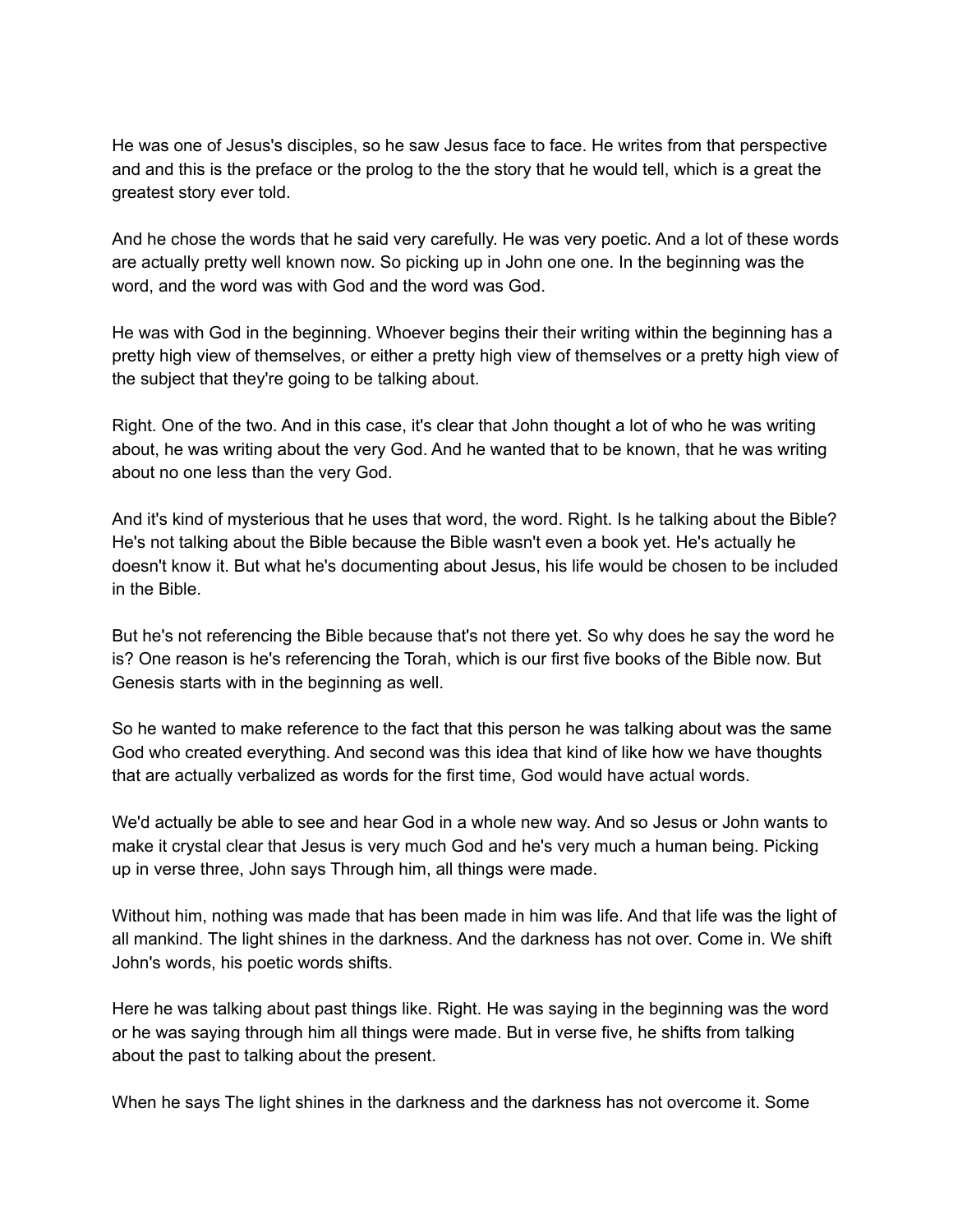versions would say the light shines on in the darkness, signifying what we celebrated last Sunday, right? That Jesus rose from the dead and is alive again.

And that is a permanent thing to celebrate. But even then, it seems by all outward appearances that darkness had one. When Jesus died on the cross, it felt like darkness had won. And even now, at times it feels like darkness has won or darkness is winning, right?

And if darkness could do it, that its darkness that shines on. Not light that shines on. Ten days ago after Kara Powell shared that she was struck by new data highlighting that four in ten US teens report that they feel feel persistently sad or hopeless.

Adam Hamilton, the senior pastor at Church of the Resurrection down in Kansas City, ran a commercial leading up to Easter on social media and on TV. And in it, he was looking at the camera and he said, 87% of Americans feel like we have moved from crisis to crisis over the past 24 months.

84% of Americans feel like they are anxious about what is happening in Ukraine and that it might spill over into a much larger conflict. 73% of Americans feel overwhelmed by everything that is happening in the world today. But then he closes his commercial, looking at the camera with these words, he says, But let me tell you this

. Easter is coming. And he said, one writer said Easter means the worst, saying is never the last thing and that there is always hope. And so, although it sometimes feels like darkness is winning, it hasn't light. One past tense and light is still winning today.

Present tense in the present. Light continues to win. Light will always be the fact that Jesus rose again from the dead. Picking up in verse six. There was a man sent from God whose name was Sean. So now we have John, the author, the disciple John, talking about John the Baptist.

The only thing more confusing would be a pastor. John, we're giving today's sermon. So there was a man sent from God whose name was John. He came as a witness to testify concerning that light so that through him all might believe he himself was not the light.

He came only as a witness to the light. I think this highlights one of the dangers for everyone who carries the Christian mission. Whether you're a rise leader or a fusion leader or discovery zone leader or host team member or life group leader or a worship leader or a pastor.

One of the dangers that can come to everybody who helps carry the mission of Jesus forward is to think too highly of ourselves as though we were the point. Right? And if that's the first danger, the second danger is to take too little of ourselves.

But I love how John the Baptist puts there. I love how John puts us here when he says he himself was not the light. He came only as a witness to the light and just as witnesses. And a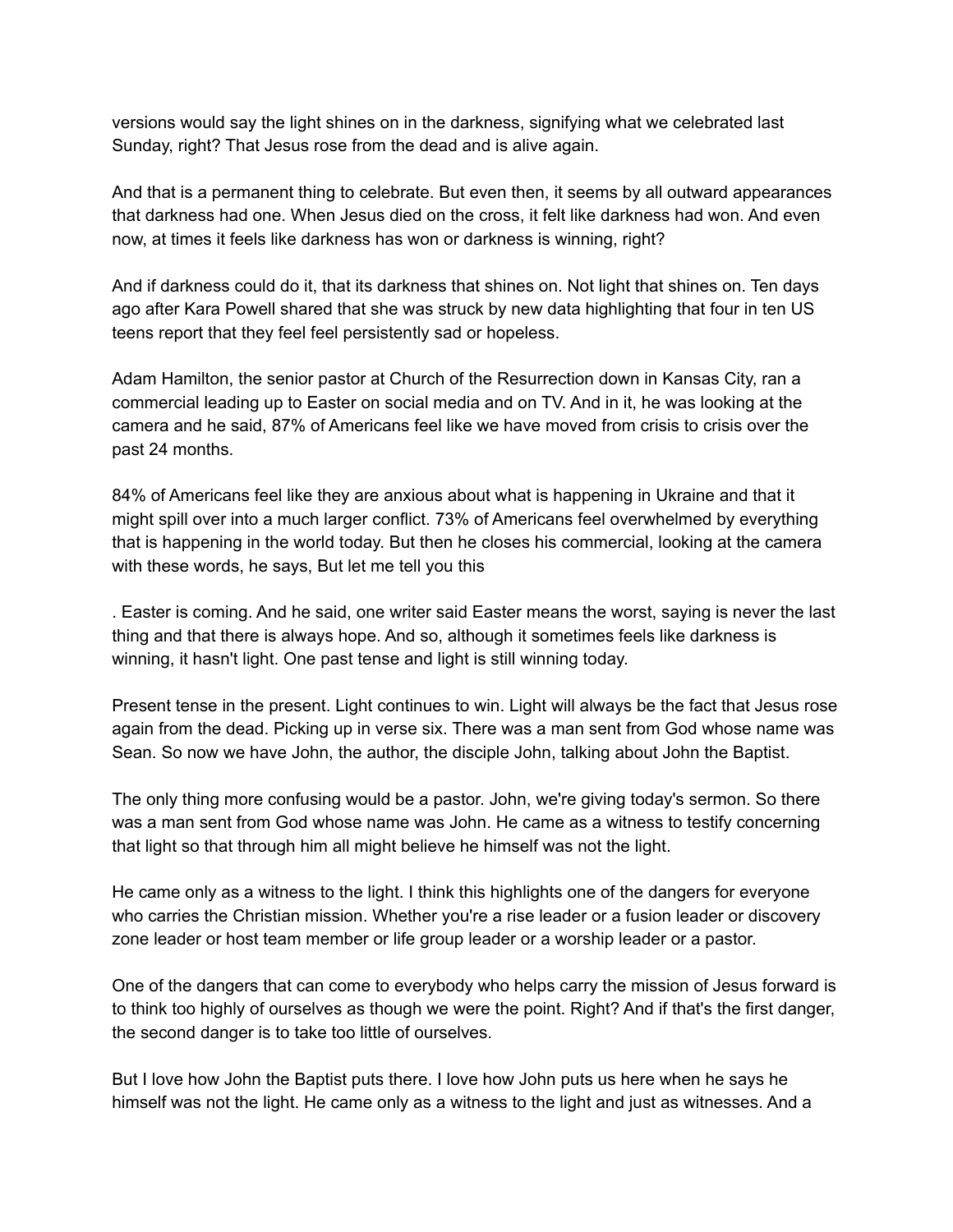courtroom exists to point at the subject at hand and talk about the subject at hand.

Disciples of Jesus exist to the point of the subject at hand. John says next, the true light that gives light to everyone was coming into the world. Some versions would say the true light that gives light to every human being was coming into the world.

John wanted to make it clear that this God, Jesus wasn't for just some chosen people. He was for everyone. And for some reason, religious people today have this thing where we think that God must love us. Like this certain group of people.

We draw a circle and we always include ourselves in the circle and we say, God must love these people, but not these people. But just in case, you're one of those religious people that thinks God only loves a certain group of people, these aren't my words.

These are John's words. And John saw Jesus face to face. And he said, the true light that gives light to everyone was coming into the world. He was in the world, and though the world was made through him, the world did not recognize him.

He came into that which was his own, but his own did not receive him. And although we weren't there, I have a feeling if we were, we would have been just like these people that when light was in our face, we turned our backs and chose darkness instead.

But there is hope picking up in verse 12. Yet to all who did receive him, to those who believed in his name, he gave the right to become children of God. Children born not of natural descent, nor of human decision.

Or of a husband's will, but born of God. And here we're given probably John's point of his entire writing in the gospel. These two verses sum up why he thought this was important to write down the life of Jesus.

He wanted to invite everyone who read this to place their trust in and give themselves to the person of Jesus. And we learn in this paragraph that even this welcoming trust is nothing to do with the inner work that we do ourselves.

It's the gracious gift of the giver. Picks up, saying the word became flesh and made his dwelling among us. We have seen his glory, the glory of the one and only son whom came from the Father, full of grace and truth.

We're potty training our daughter, our two year old daughter right now. And every time I'm sitting on the side of the bathtub and she's sitting, uh, waiting to go potty, if I'm wearing shorts, she sees my knee, which has just a real little scratch on it.

And she's always like, You have an owie, daddy. And then she'll say, like, You need lotion,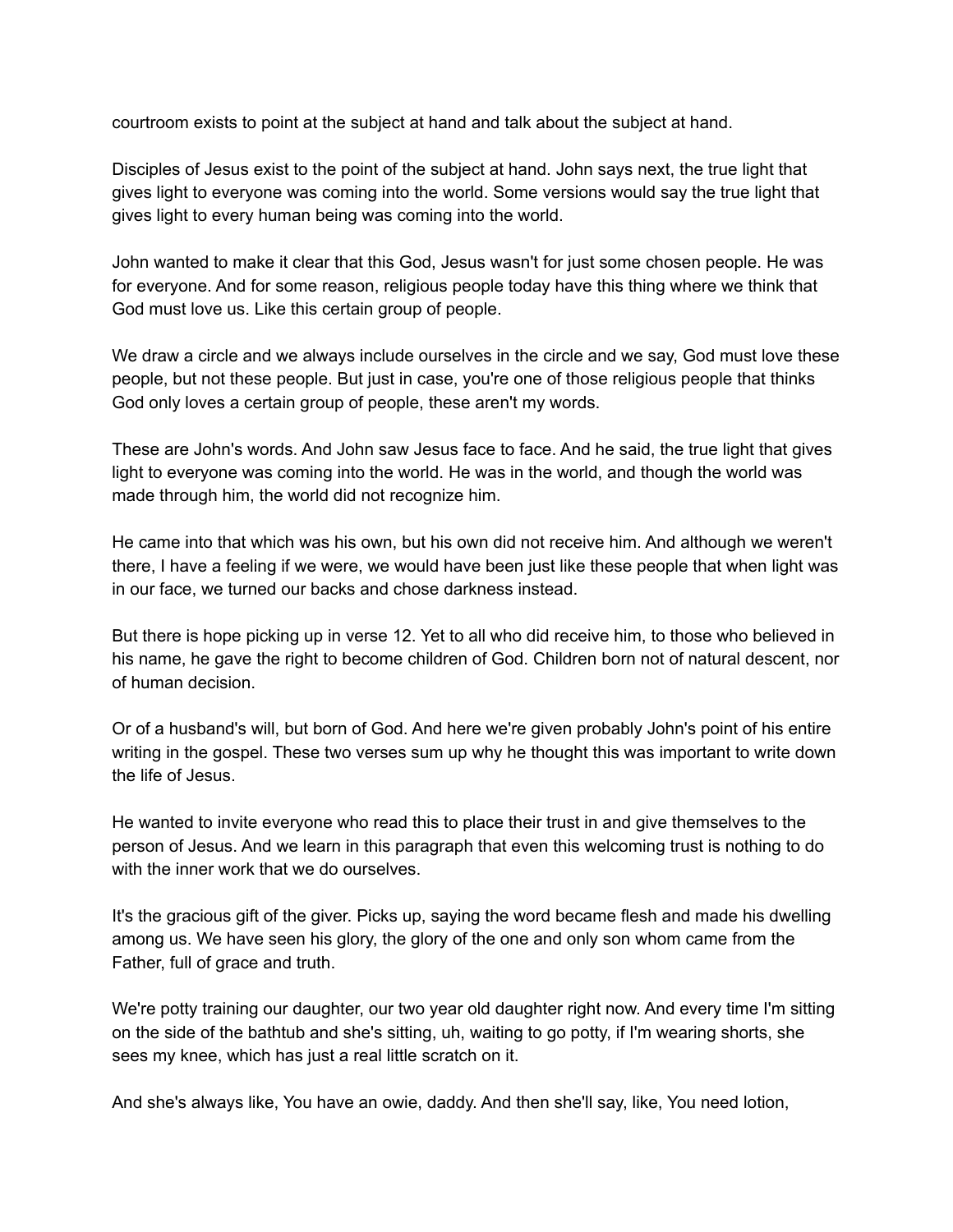daddy, or all these things. And John. Wants to emphasize that the God who created everything. Who's divine, who some people thought was too great to do this, came down into human flesh.

He got dirty in the person of Jesus of Nazareth. And this human ministry of God meant a great deal to John. He wanted to make that really clear. Some versions would translate these verses into and God moved into the neighborhood.

Which sets this. This is the only thing in my mind that matches the wonder of what we celebrated last week. Right. The wonder of the fact that Jesus died and was resurrected can only be matched like by the wonder that God chose to come down into the flesh.

The fancy word for that is incarnation. It sets a great example for us, too, probably best described by a guy named Paul when he says in your relationships with one another. Have the same mindset as Christ Jesus, who being in very nature, God did not consider equality with God, something to be used to His own advantage.

Rather, he made himself nothing by taking the very nature of a servant being made and human likeness. John picks up talking about John the Baptist here by saying John testified concerning him. He cried out saying, this is the one I spoke about when I said he who comes after me has surpassed me because he was before me

. Somehow John the Baptist knew that this seeming follower of his Jesus was actually his predecessor and his superior. And would have a much more significant ministry than John the Baptist ever did. And so just in case you aren't with me still here, these are the last words I'm going to read.

The last words that John closes his opening paragraphs with. He closes the Prolog with these words. Out of his fullness. We have all received grace in place of grace already given for the law was given through Moses. Grace and truth came through Jesus Christ.

No one has ever seen God. But the one and only son who is himself, God, and is in closest relationship with the Father has made him known. And John got to meet him. And you can sense the thrill that John's already writing about in the John is going to write the next 25 or 30 pages out of

a thrill that he got to come face to face with this God. That is at the first time known on this level. The state capitol in downtown Lincoln is 400 feet tall, and on top of it is a sewer.

You probably see it regularly when you drive and you see the capital. You see the sewer. The Sower on the top of the state capitol is 19 and a half feet tall, and it's wearing shorts that are rolled up and it's wearing shirt sleeves that are rolled up and it's actually barefoot up there.

Did you know that? Like, I didn't know that I've lived here my whole life, but the sower is actually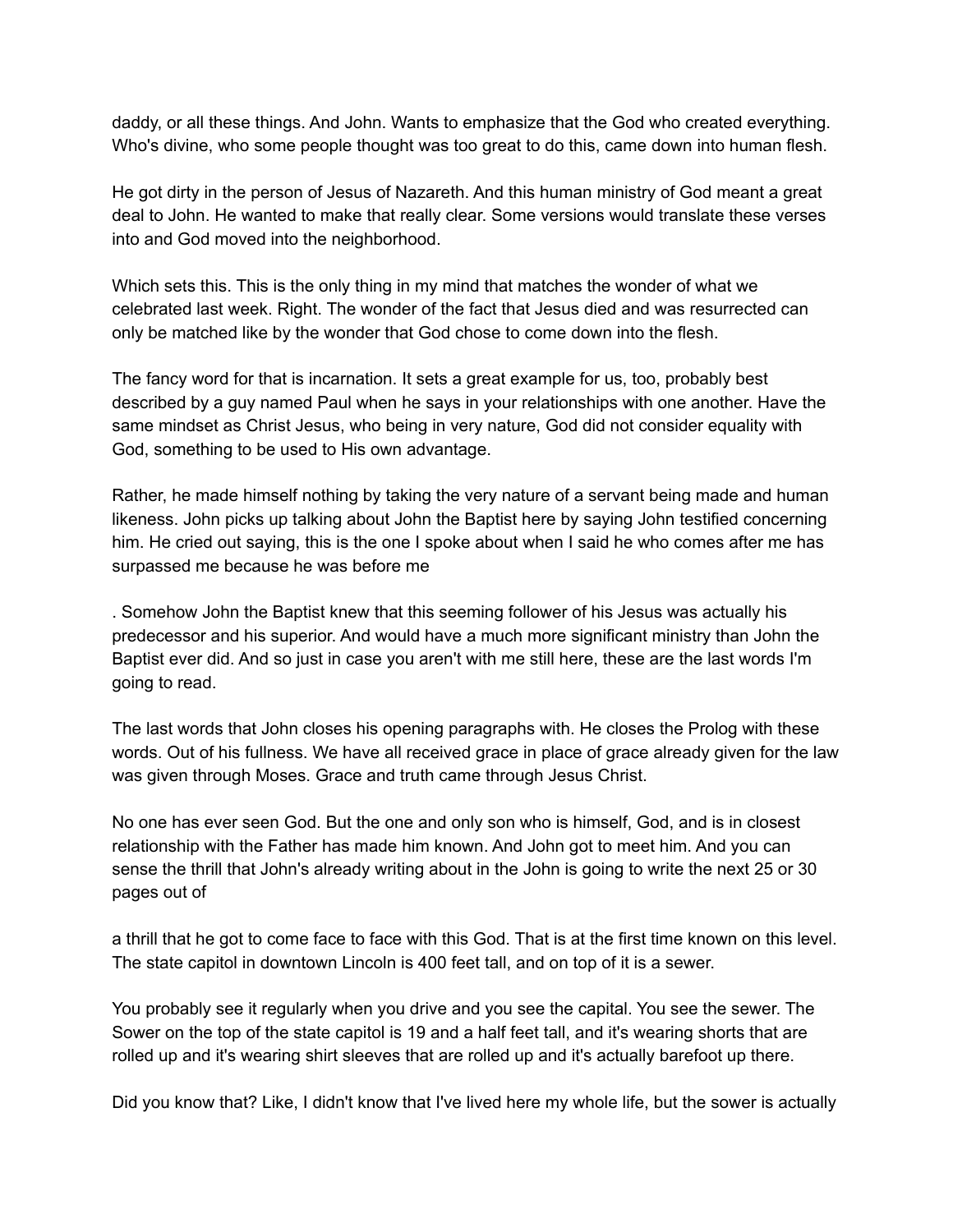barefoot on top of the Capitol downtown. Another somewhere in London has a building similar to this or a structure similar to this that has a statue up on top.

And they found that visitors would come and they'd be interested in the statue, but they really couldn't see it because it was so high up. And so they built an exact replica of the statue directly below it so that visitors could see close up what the statue was like.

It'd be like us doing that with the so we're taking it down so we could see it in a way that we've never seen it before, even though we've seen it all the time. If we live here in Lincoln.

That's what God did for the first time here. He came down to a whole new level close up. And so if you had to sum up what John was trying to say in his prolog in the opening paragraphs, you could say that he wanted the readers to know that this was truly God in the flesh, that this

was true divine God. In the Prolog. He wants us to know that God is no longer relating to just a chosen group of people. God is here to shine His light to everyone. And it sets up the goal of his entire writing, which is to move people to place their trust in and give themselves to the person

of Jesus. So the question that we must answer today is where are we placing our trust? Because we all know having our trust in things that are not trustworthy can shake us when those things fall through. But in the same way, if we trust something that is trustworthy, it can stabilize us and help us go further because

of who we put our trust in. As you leave church today across the parking lot and across the field, you'll notice a building. You probably have noticed it before. It's called Emmanuel Yankee Hill Village, or it used to be called Clark Cherry.

It's a senior living facility just across our parking lot. You can see it right outside the front doors. And every Thursday they have a chapel service over there for the residents, Thursdays at 4:00. And Pastor Jason gets a chance to preach at those services about once a month.

He was just there a few days ago sharing with them. And about twice a year, I get the opportunity to go over to some of our students who have expressed a desire to go into ministry one day. Pastor Jason shares his sermon time with them so that they can share the message that day.

And and every time I go, I'm always struck by the time of singing. Just like here they have a time of singing, but it looks a lot different. One of the residents gets up onto the piano and they they start the song and all of the residents turn to a page in their hymn book, and then they

just sing the song together. There's really no vocal leader. Whoever in the crowd behind you or beside you wants to sing the loudest, sings the loudest in the room really just carries a tune. It's a lot different than it is here, right where we kind of sing Quiet Enough that we hope the person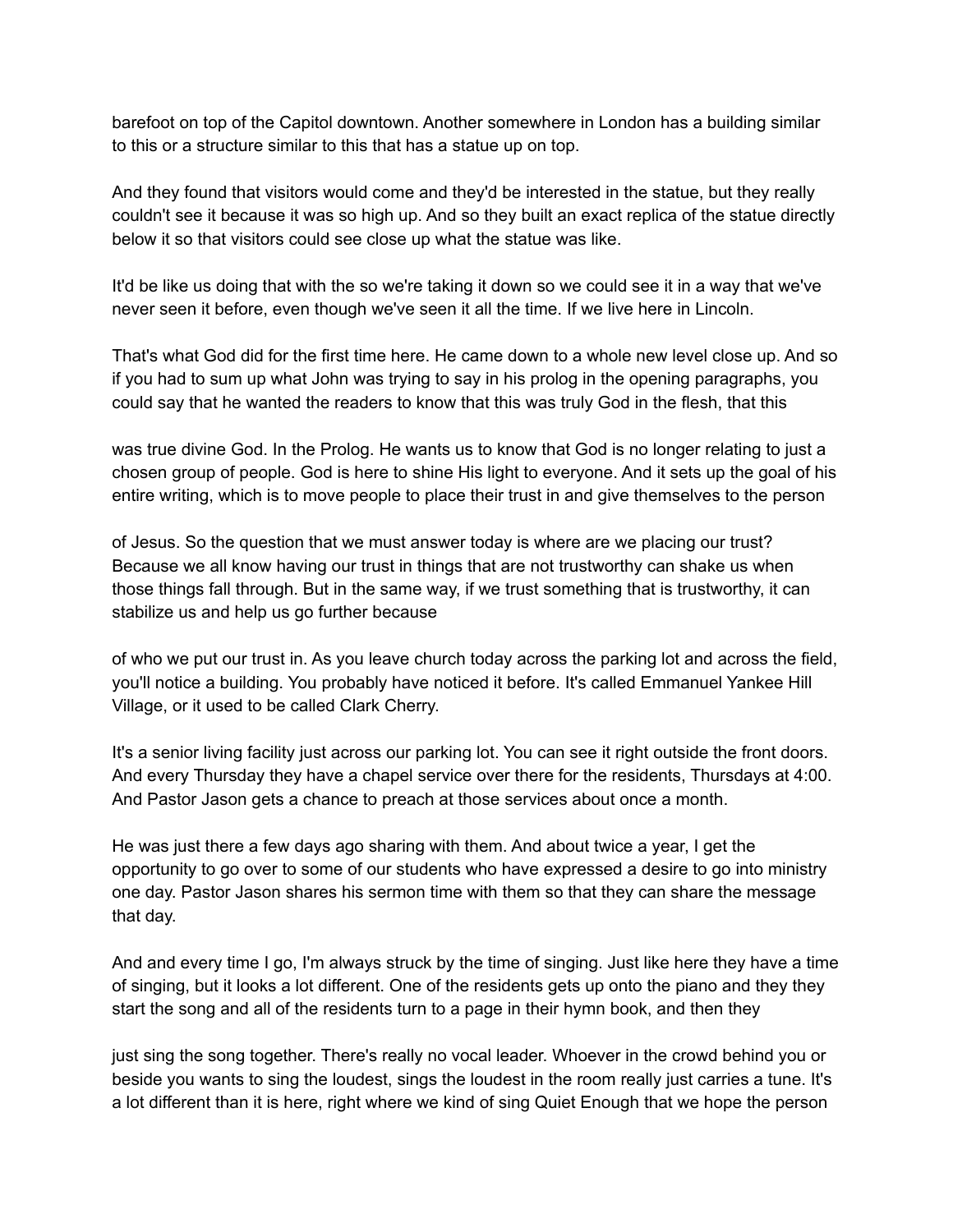in front of us

doesn't hear us. Like this is just being carried by these people, all of whom have like two or three times as much life experiences as I have. Right. And one of the songs in the hymn book is the song.

It is well with my soul. Maybe you're familiar with it. It's sung frequently at funerals. The author of that song is a man named Horatio Spafford, and he wrote it in 1873, almost 150 years ago. He wrote that song, and it continues to be sung today.

And Horatio Spafford was a successful lawyer. He was a property investor, and he was an elder at his Presbyterian church. And him and his wife, Anna, had four daughters, and the family decided to go on a family vacation to Europe.

And at the last minute, Horatio had to stay back. And so Anna took the four girls and they traveled across the Atlantic on the S.S. Villa Davor. And on November 21st, 1873, the liner that they were on was rammed by another vessel and sank within minutes.

Members of the other vessel, which was also at risk of sinking, picked up an unconscious floating on a spa. But the four girls had all drowned. Fortunately, a cargo sailing ship came by and was able to pick up the survivors.

Both ships and Anna sailed to Wales and when she was there she sent a telegram back to Horatio and she said, Saved alone. And so Horatio immediately left Chicago, headed to Wales on his own liner, and as he was sailing across the ocean, the captain of his ship invited him down to his cabin and he said, This

is about the spot where the accident occurred, where your four, four girls were lost. And that's where Horatio wrote The hand is well with my soul, which almost seems like only a terrible father could say, right? How could you say that when you've lost your girls, you've lost seemingly everything you haven't.

It will be days until you're even together with your wife again. You're alone. But you can tell if you read the lyrics that Horatio is is deeply hurting. He says things like When trials come, or he refers to his helplessness state, where he says, When my when sorrows like sea billows roll like when my sorrows are so

big, they're like those huge waves. Like, you can tell he's hurting. One of the verses says those say Satan shit buffet, which means Satan should throw punches. The trials should come, which they they do come. Let this blessed assurance control the Christ disregarded my helpless state and has shed His own blood for my soul.

It's clear that Horatio is hurting, but it's also clear that he is being strengthened. He's being